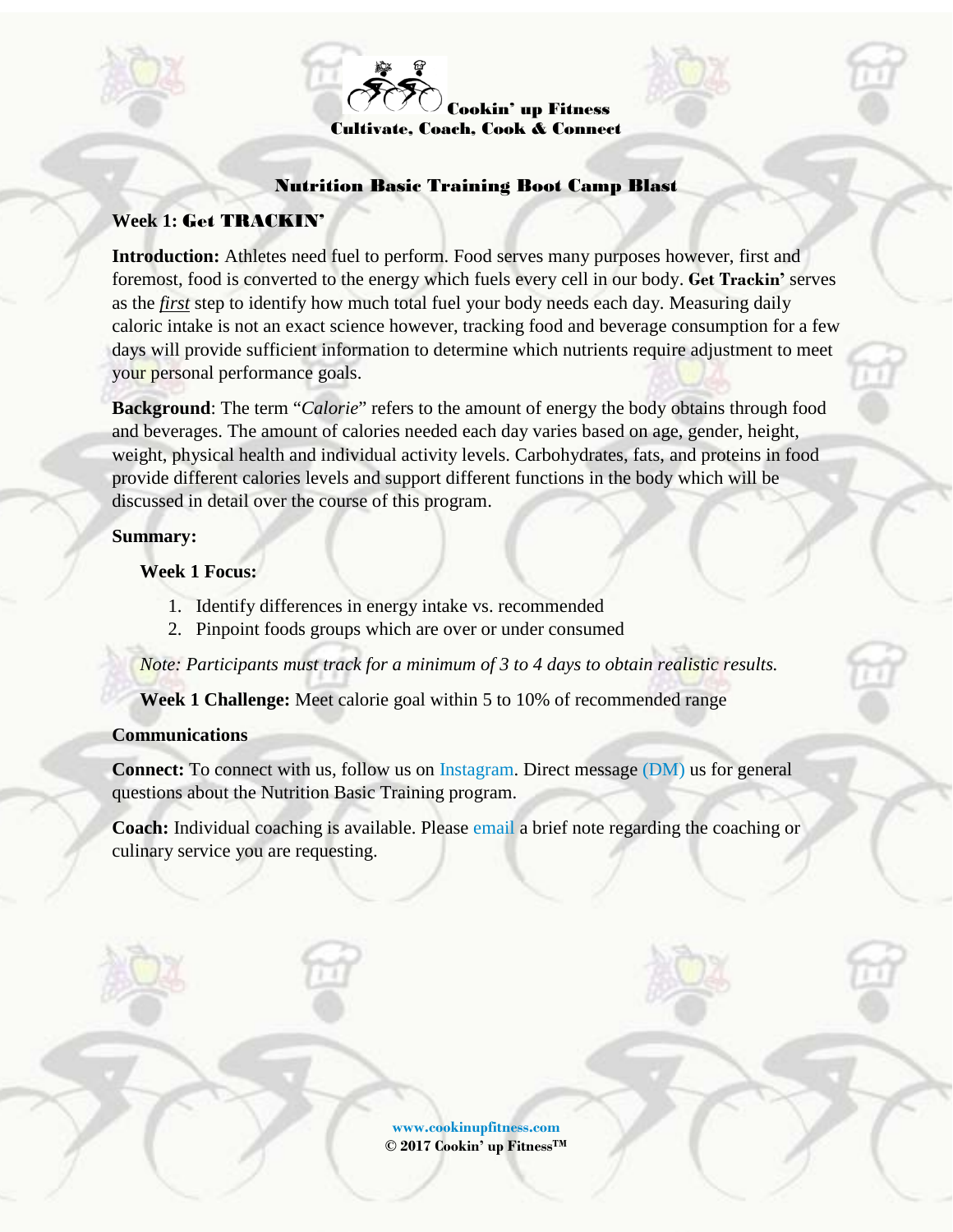**Week 1 Instructions:** Each participate will determine how much fuel their body needs in terms of total calories, carbohydrates, fats, and proteins by tracking all food and beverage intake for 3 to 4 days. **You may use any application you choose to track food and beverage consumption** however, **Cookin' up Fitness** will provide instruction from USDA SuperTracker site. Instructions on how to use the USDA SuperTracker can be found in steps 1 through 8 of the stepby-step instructions below.

Week 1 Tip: The first step in Get **TRACKIN'** is to determine how close the participant's average energy (aka calorie) intake is to the recommended amount. This 3-4 day food log will serve as an estimate to identify areas which require adjustment. Information from this log will be used to initially populate the SportFit Nutrition Plan that is to be used throughout the five weeks of this program. You can access this plan by [clicking](http://media.wix.com/ugd/cd10f3_bd14f028531248ce814ab60aa7fe56ce.pdf) here and saving as a PDF to your desktop

## **Step 1: Log into the USDA SuperTracker and select Create Profile**

Go to the USDA's SuperTracker website at <https://www.supertracker.usda.gov/>

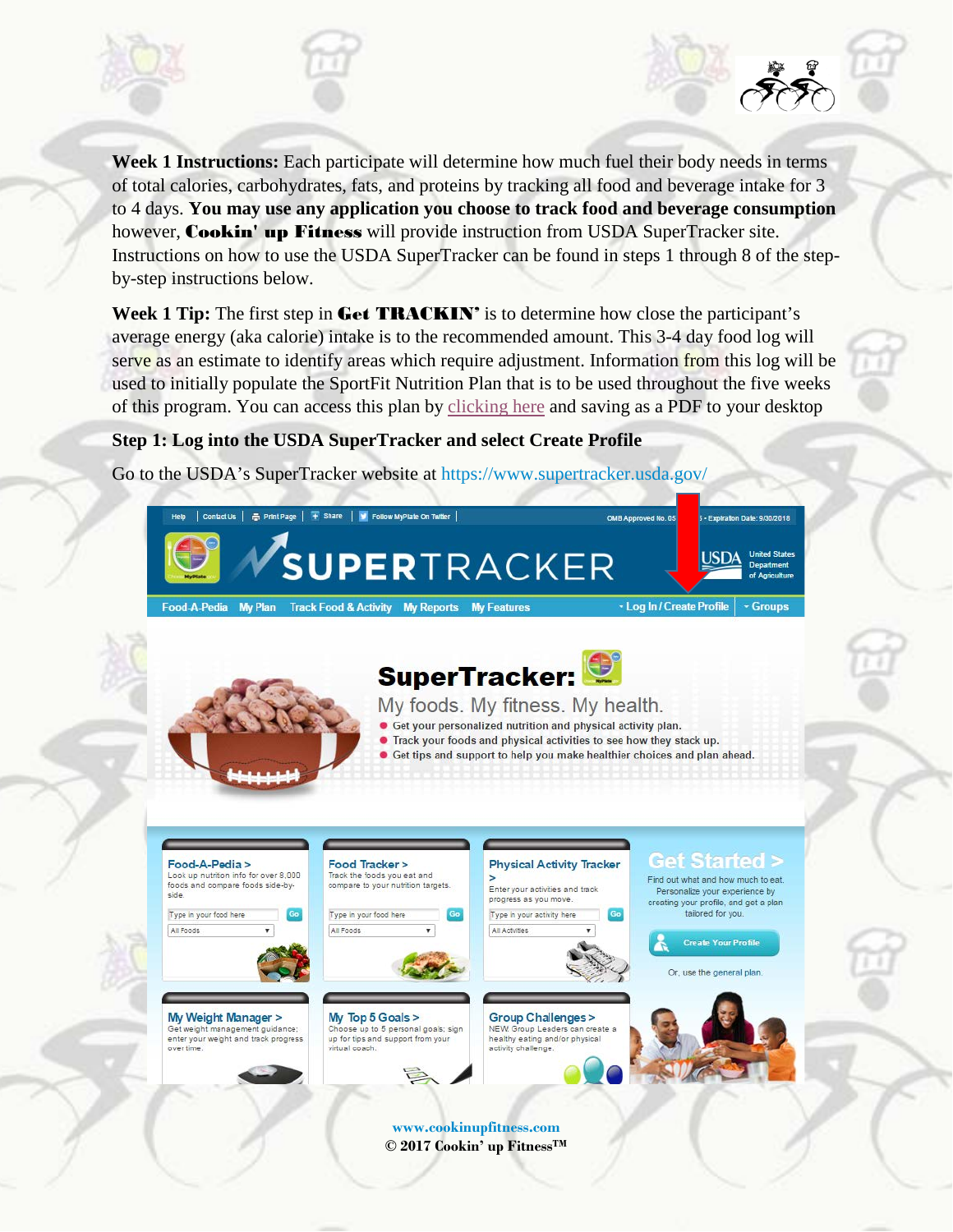



# **Step 2: Create a Profile**

Follow instructions as guided on the website to create your profile/account. You will received an email to verify your account which will take you back to the website to begin tracking. Do not forget to write down the user name and password.

| step                                   |                         | <b>Personalize Your Profile</b> (Optional but recommended)                                                                                      |                                                                                                                                                                                                                  |
|----------------------------------------|-------------------------|-------------------------------------------------------------------------------------------------------------------------------------------------|------------------------------------------------------------------------------------------------------------------------------------------------------------------------------------------------------------------|
| height and weight.                     |                         | If you'd like a personal Calorie limit and food plan, provide the information below. For best results and access to more features, include your |                                                                                                                                                                                                                  |
| * Required information to personalize. |                         |                                                                                                                                                 |                                                                                                                                                                                                                  |
|                                        | * Profile Name:         |                                                                                                                                                 | Enter a display name (not your legal name) for<br>your profile, such as JM12, Jules, or Mom.                                                                                                                     |
|                                        | $*$ Age:                |                                                                                                                                                 |                                                                                                                                                                                                                  |
|                                        | * Gender:               | <b>Select</b><br>$\overline{\mathbf{v}}$                                                                                                        |                                                                                                                                                                                                                  |
|                                        | * Physical<br>Activity: | - What's your level of physical activity? -                                                                                                     | Which option is best for me?<br>Your physical activity level affects your Calorie<br>limit. Choose options 1, 2, or 3 to estimate OR<br>option 4 to calculate based on at least one week                         |
|                                        | Height:                 | <b>US</b><br>ft.<br>in.                                                                                                                         | of activities you have entered.<br>What if I do vigorous instead of moderate                                                                                                                                     |
|                                        | Weight:                 | lbs.                                                                                                                                            | activity?<br>When doing moderate activity you can talk, but not<br>sing (like brisk walking). When doing vigorous<br>activity you cannot say more than a few words<br>without pausing for breath (like running). |
|                                        |                         |                                                                                                                                                 | Every 1 minute of vigorous activity counts as 2<br>minutes of moderate (e.g., 30 min. vigorous is<br>equivalent to 60 min. moderate).                                                                            |

# **Step 3: Review "My Plan."**

This page provides the target calorie goal and food group targets for grains, vegetables, fruits, dairy and protein foods to guide and promote nutritional balance.

**NOTE**: This page does NOT show carbohydrate, fat and protein targets. This information will be reviewed in weeks 2 through 4. This week participants will focus on caloric intake. Please eat and log food according to usual consumption habits.

|                                        | My Plan Track Food & Activity My Reports My Features<br>Sample Meal Plans                                                  |                                              |                                                                    |                                                                                                                                | * KCSnyder                                   | - Groups <b>M</b>                     |  |
|----------------------------------------|----------------------------------------------------------------------------------------------------------------------------|----------------------------------------------|--------------------------------------------------------------------|--------------------------------------------------------------------------------------------------------------------------------|----------------------------------------------|---------------------------------------|--|
| You are here: Home > My Plan > My Plan |                                                                                                                            |                                              |                                                                    |                                                                                                                                |                                              |                                       |  |
| <b>Today</b><br>12/16/16               | <b>Physical Activity Target</b><br>Week of 12/11/16 to 12/17/16 1<br>Target AT LEAST 150 minutes per y<br>Actual 0 minutes | Daily Cal<br>Allowance<br>Eaten<br>Remaining | 2000<br>Target 0 oz.<br>180<br>Eaten 0 oz<br>1820<br><b>Status</b> | <b>Daily Food Group Targets</b><br><b>Vegetables</b><br>Fruits<br>$2\%$ cup(s)<br>$2$ cup(s)<br>%sup(n)<br>$0$ cup(s)<br>Under | More Info?<br>Barr<br>3 cup(s)<br>$O$ cup(s) | Protein Fox<br>5% oz.<br>102<br>Under |  |
| <b>My Plan</b>                         |                                                                                                                            |                                              |                                                                    |                                                                                                                                |                                              |                                       |  |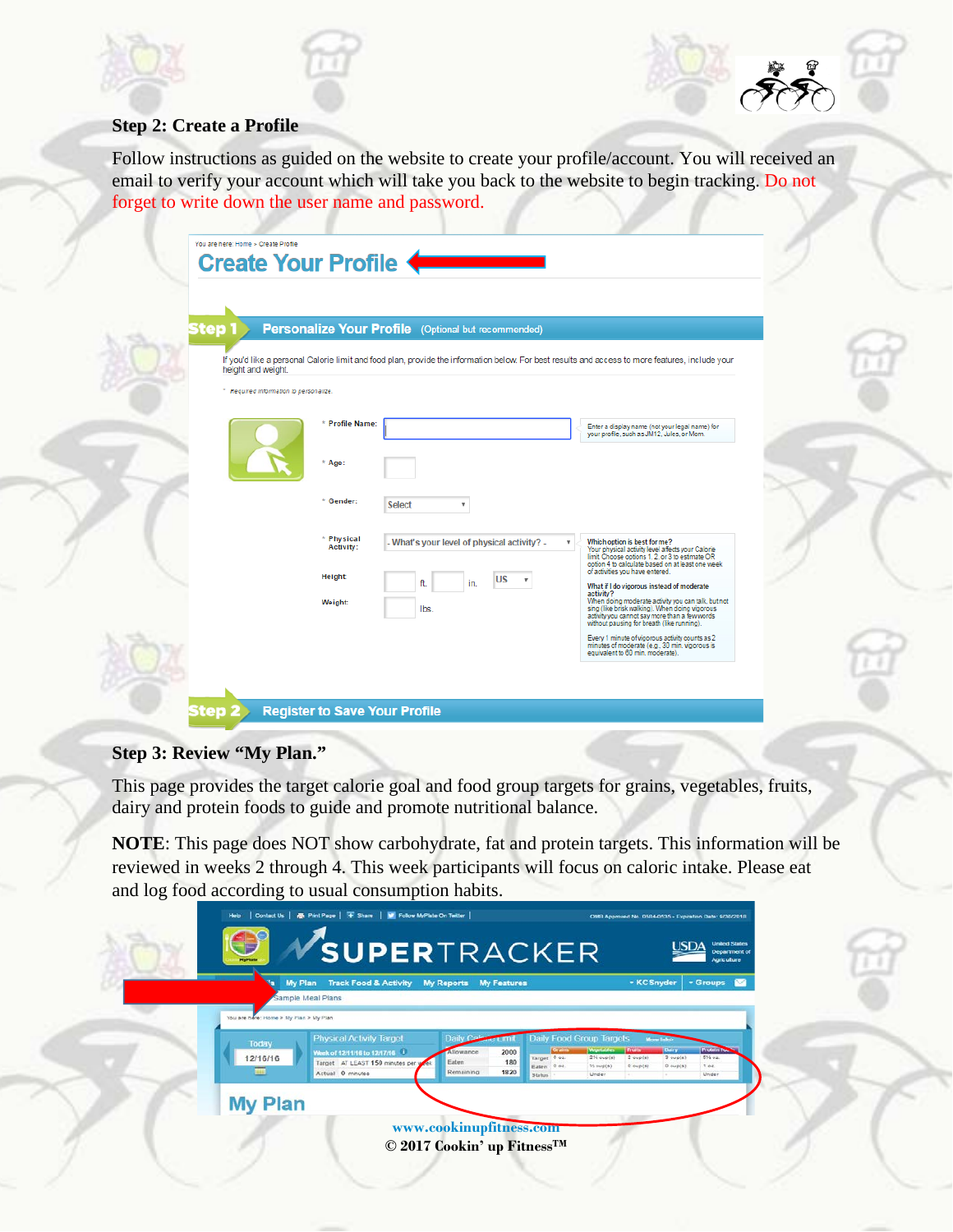





**Step 4: Participants 18 and over may compare "My Plan" calorie goal to the "Body Weight**  Planner" results for greater caloric accuracy. Click on website shown below and follow instructions. <https://www.supertracker.usda.gov/bwp/>

The **Body Weight Planner** shown below provides more *specific* calorie goals based on daily activity levels.

|                             |                     |     | <b>Starting Information</b>                                                                                                                                                                                                                                                                     |
|-----------------------------|---------------------|-----|-------------------------------------------------------------------------------------------------------------------------------------------------------------------------------------------------------------------------------------------------------------------------------------------------|
| <b>Starting Information</b> |                     |     | Enter your starting information, including your weight, sex, age, height, and                                                                                                                                                                                                                   |
| <b>U.S. Units</b>           | <b>Metric Units</b> |     | physical activity level.                                                                                                                                                                                                                                                                        |
| Weight                      |                     | lbs | <b>Physical Activity Level</b>                                                                                                                                                                                                                                                                  |
|                             |                     |     | Click the "Estimate Your Level" button to find your physical activity level.                                                                                                                                                                                                                    |
| Sex                         |                     | ٠   | Typical physical activity level numbers range from 1.4 (sedentary) to 2.5 (very<br>active).                                                                                                                                                                                                     |
| Age                         |                     | yrs | The default value of 1.6 describes someone who does very light activity at<br>school or work (mostly sitting) and moderate physical activity (such as walking                                                                                                                                   |
| Height                      | $\pi$               | in. | or cycling) at least once a week.                                                                                                                                                                                                                                                               |
| Physical                    | 1.6                 |     |                                                                                                                                                                                                                                                                                                 |
| Activity Level <sup>O</sup> | Estimate Your Level |     |                                                                                                                                                                                                                                                                                                 |
|                             |                     |     |                                                                                                                                                                                                                                                                                                 |
|                             | Next Step $\bullet$ |     |                                                                                                                                                                                                                                                                                                 |
|                             |                     |     | Disclaimer. This information is for use in adults defined as individuals 18 years of age or older and not by younger people, or pregnant or breastfeeding                                                                                                                                       |
|                             |                     |     | women. This information is not intended to provide medical advice. A health care provider who has examined you and knows your medical history is the best<br>person to diagnose and treat your health problem. If you have specific health questions, please consult your health care provider. |

**NOTE:** You may adjust/fine tune your **SuperTracker** meal plan anytime you choose by selecting "**My Features**" and clicking on "**Select a goal**" box as shown below.

| My Top 5 Goals   My Weight Manager   My Journal                 |                          |                                                                        |                                 |                          |                                         |             |                                                                                                                                               |                                                           |                                               |                                  |
|-----------------------------------------------------------------|--------------------------|------------------------------------------------------------------------|---------------------------------|--------------------------|-----------------------------------------|-------------|-----------------------------------------------------------------------------------------------------------------------------------------------|-----------------------------------------------------------|-----------------------------------------------|----------------------------------|
| You are here: Home > My Features > My Top 5 Goals               |                          |                                                                        |                                 |                          |                                         |             |                                                                                                                                               |                                                           |                                               |                                  |
| Todav                                                           |                          | <b>Physical Activity Target</b>                                        | <b>Daily Calorie Limit</b>      |                          |                                         |             | <b>Daily Food Group Targets</b>                                                                                                               |                                                           | More info>                                    |                                  |
| 12/20/16<br><b>FILL</b>                                         | Actual 0 minutes         | Week of 12/18/16 to 12/24/16 1<br>Target AT LEAST 150 minutes per week | Allowance<br>Eaten<br>Remaining | 2000<br>$\bf{0}$<br>2000 | Target 6 oz.<br>Eaten 0 oz.<br>statua - | Grains      | Vegetables<br>$2\frac{1}{2}$ cup(s)<br>$0$ cup( $s$ )                                                                                         | <b>Prufts</b><br>$2 \text{ cup}(s)$<br>$0 \text{ cup}(s)$ | Dairy<br>3 <sub>c</sub> (s)<br>$0$ cup( $s$ ) | Profein Foods<br>5% oz.<br>0 oz. |
| goals.                                                          |                          |                                                                        |                                 |                          |                                         |             |                                                                                                                                               |                                                           |                                               |                                  |
| Weight<br>Management                                            | <b>Physical Activity</b> | <b>Calories</b>                                                        | <b>Food Groups</b>              | <b>Nutrients</b>         |                                         | your goals. | <b>My Coach Center</b><br>Sign up to receive tips and support related to<br>Send me messages in My Coach Center<br>Send me messages via email |                                                           |                                               |                                  |
| Select a goal:<br><b>Choose One:</b><br>Maintain Current Weight |                          | <b>Current Weight:</b>                                                 | <b>Goal Weight:</b>             |                          |                                         |             | Please provide an email address:                                                                                                              |                                                           |                                               |                                  |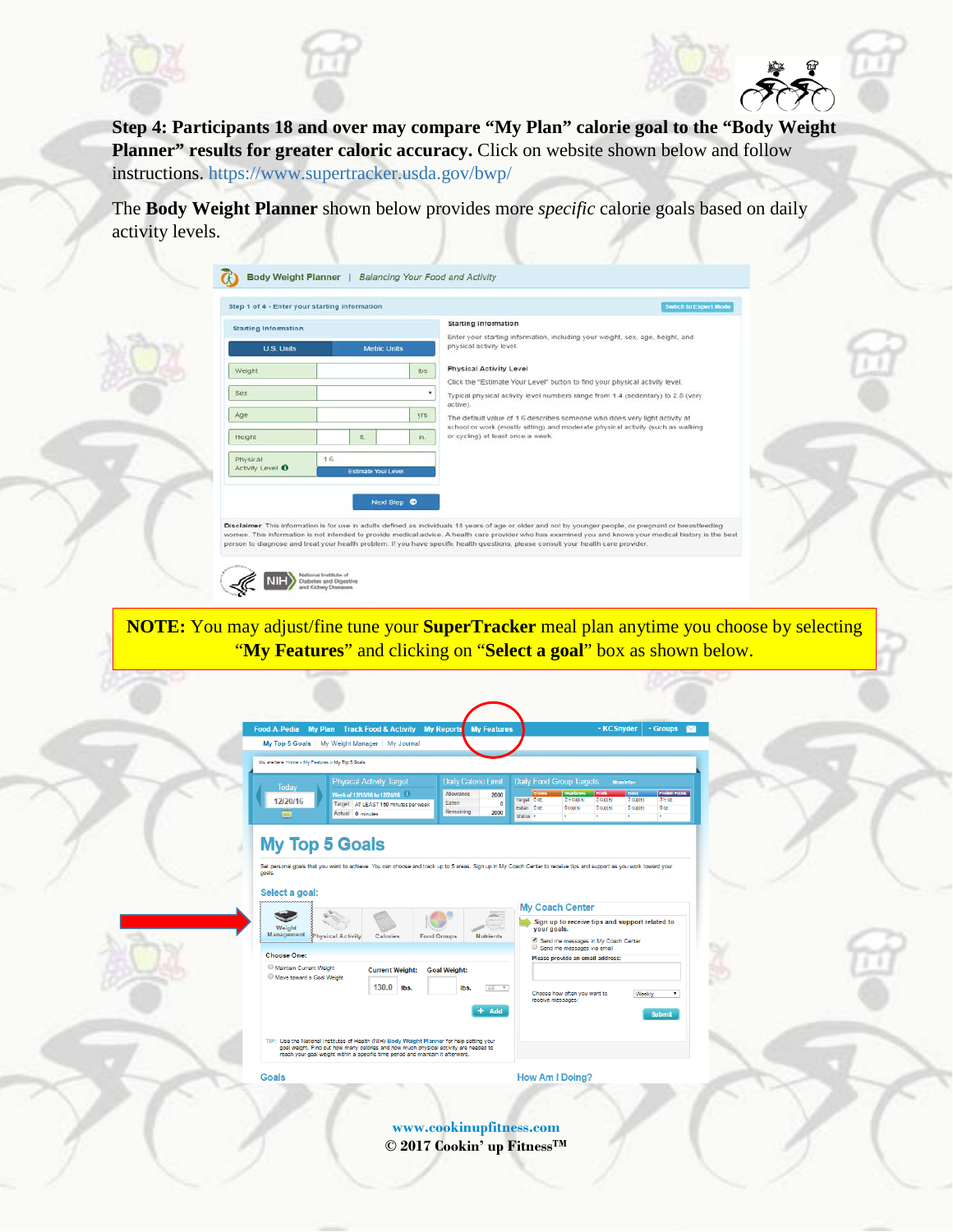# **Step 5: Start Trackin'**

Each participant will record all food and beverages consumed for 3 to 4 days this week. Go into the USDA SuperTracker, select **Track Food & Activity** drop down and select **Food Tracker.**  Next, input the food into the tracker by typing in the name of the food (bagel) then select the food item which most closely matches the food you consumed. *(It does not have to be exact every time!)* Select the quantity consumed located under food details and the meal time (breakfast, lunch, dinner, or snack). Click on **+ Add** to transfer the food selection to the "total eaten" portion of the food tracker. Notice as each food is entered the graph on the right side will update to show how close the user is to the daily target goals. *Track all food and beverage intake for 3 to 4 days minimum!* At the end of the week, after all food and beverages are logged, you will determine how close your average intake was to the recommended calorie range and daily food group targets.

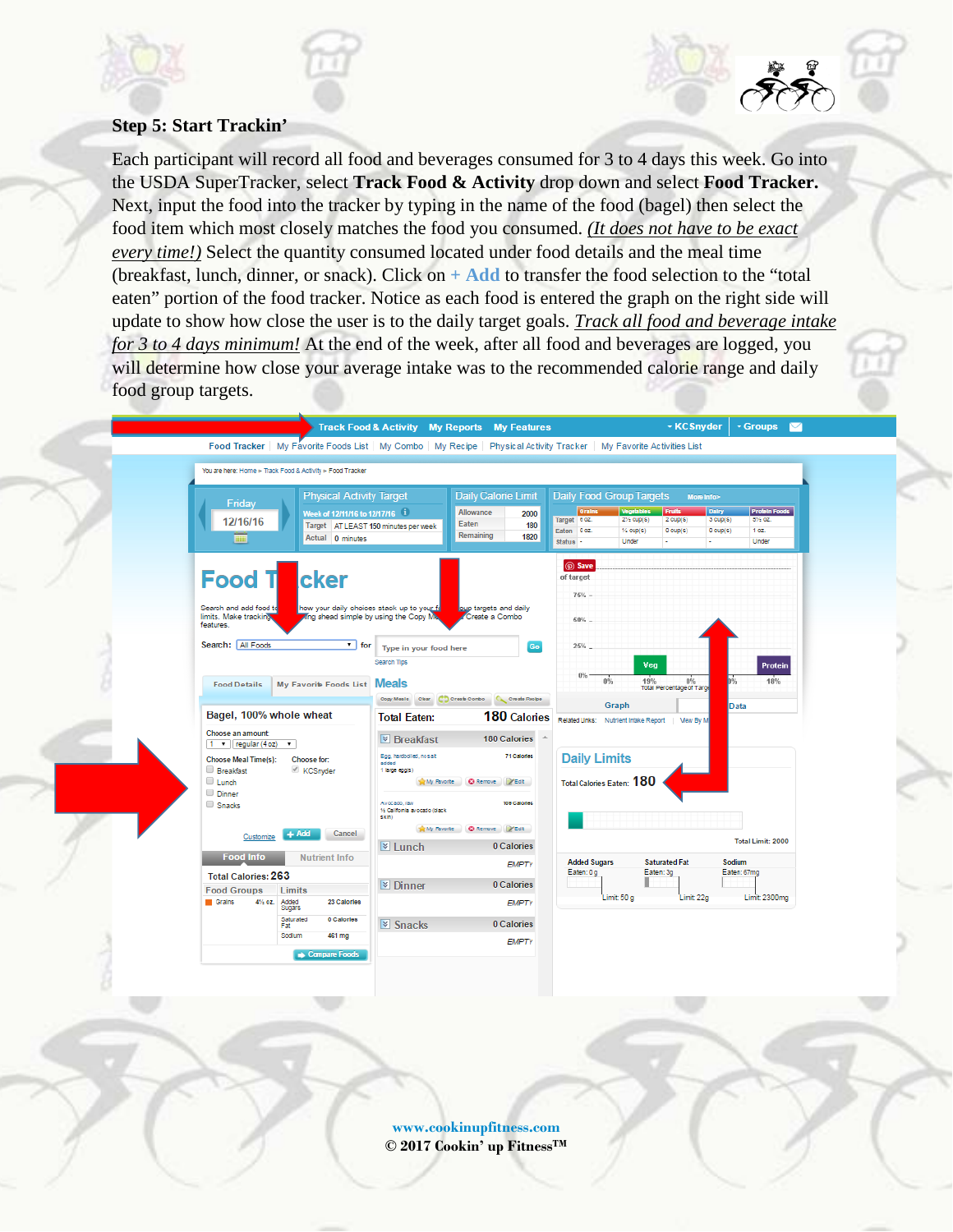

# **Step 6: Go to reports**

Select "My Reports Food Groups & Calories" and enter the date range the food and beverage intake was recorded and select **create** report (if you skipped a day in your recording efforts, the report will exclude those days).

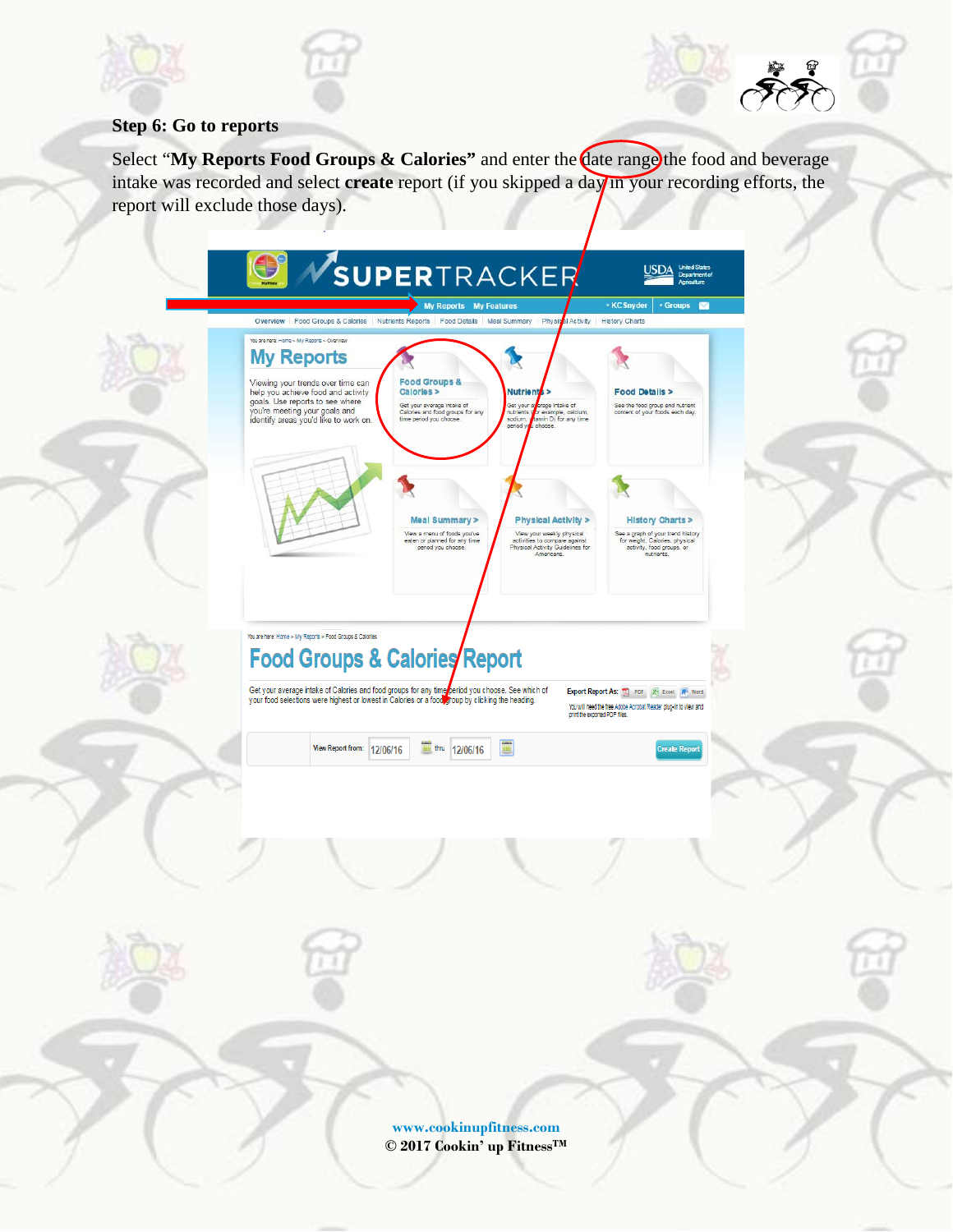### **Step 7: Review Report Results**

The **Food Groups & Calories Report** is shown below. This report populates your food and beverages intake and illustrates how close your consumption was to the recommended goal. **How did you do?** Did you meet your calorie goal? Did you meet the recommended intake for all of the food groups? **To learn more about specific food sources and tips on how to alter food**  intake to meet the recommended target click on the  $(+)$  symbol as shown below.



The according to Behavioral Risk Factor Surveillance System (BRFSS) less than 15% of Americans eat the recommended amount of Fruit and Vegetables each day. Review your 3 day average intake of fruit and vegetables. Are you one of the 15%?

# **Why do I need fruit and vegetables? Can't I get what I need from taking a supplement?**

Fruit and vegetables contain vitamins and minerals your body needs for optimal performance. Like a car, when you fuel with insufficient or low grade gas you are eventually going to run out of steam. Fruit and vegetables contain more than 4000 phytonutrients, compounds which serve as antioxidants, enhance immune response, alter estrogen metabolism, kill cancer cells and repair DNA. While scientists have uncovered some of beneficial effects much remains unknown which is why it's better to eat them than take a pill.

To learn more click on this link: *[http://www.fruitsandveggiesmorematters.](http://www.fruitsandveggiesmorematters.org/what-are-phytochemicals) [org/what-are-phytochemicals](http://www.fruitsandveggiesmorematters.org/what-are-phytochemicals)*